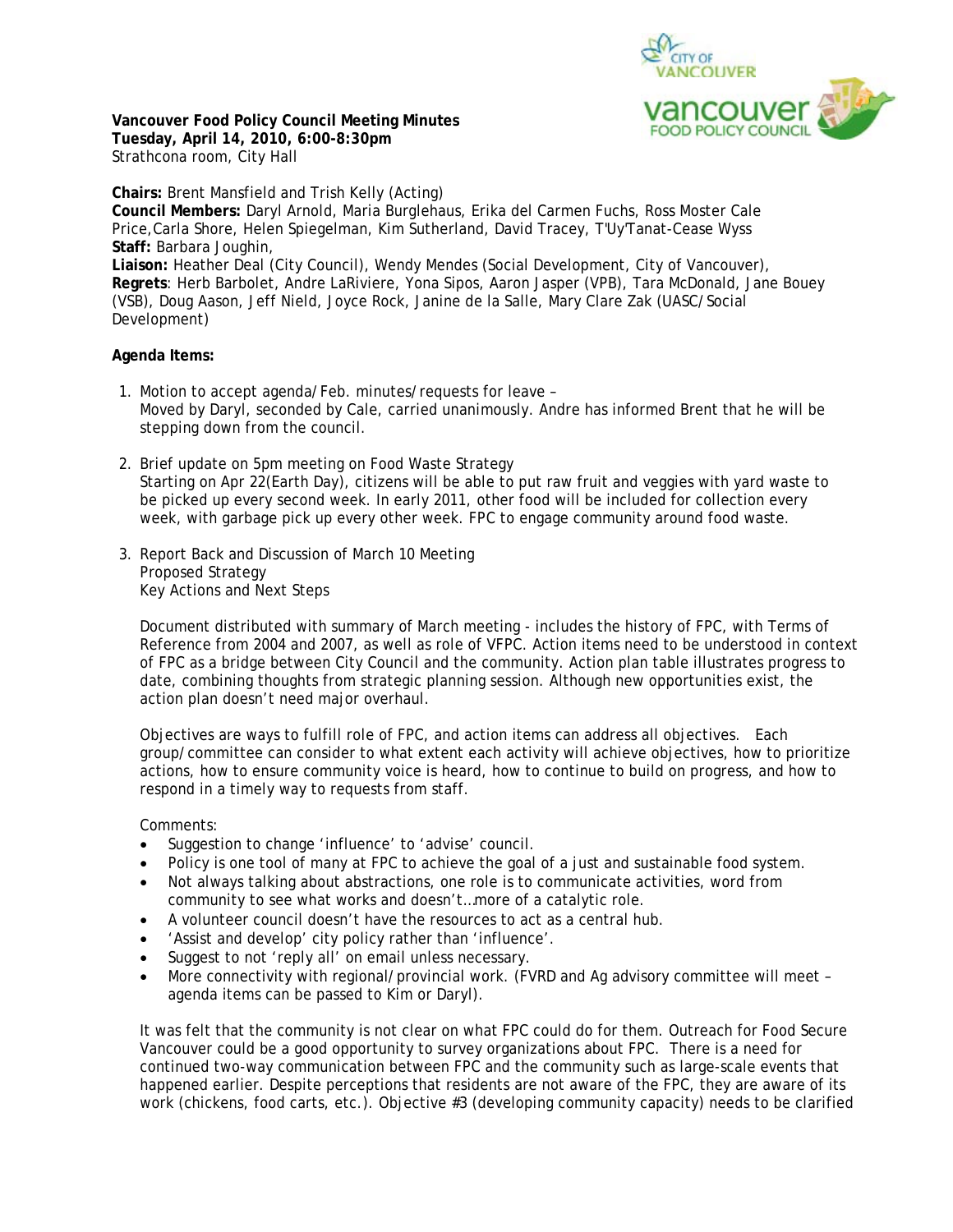with respect to food precincts.

 It was felt that the objectives may need to be refined, but will serve for the time being. Review of objectives from 2009 plan will be done in committees rather than in council.

4. Proposal of Concept of Working Groups / Subcommittees and Discussion

Focus could be on working groups that address on action items, following the structure and process laid out in the ToR from 2004. As such, all groups would 'check in' each meeting, then one hour will be dedicated to reporting out of working groups on a rotating basis.

Suggestions - anyone can pitch a committee to the group; committees of one can exist; non-FPC can be members; food secure Vancouver (research), food precinct (neighbourhood level outreach), and communications could be included as a part of all other areas. Check-in has not been effective recently, and the question remains as to how to ensure that communication is effective.

Is there a model to adopt that would benefit the city?

Despite good intentions, due to scheduling conflicts, the City liaison is not always well-informed of FPC activities. Clarification is needed regarding the procedure for Council members to approach the FPC with issues that need advice (e.g. food carts). FPC work plan is good for informing Council. FPC is not only an advisory council, it is a council itself with separate work plan and is different than other advisory committees (FPC has its own mandate which City cannot dictate).

Value of FPC is its connection to community, and its expertise for city. Precincts would be infrastructure for food networks (social capital) also working. City role is supporting the networks.

Reporting back should include what has been done and what is needed. Proposal to restructure will be revisited later.

Working Groups tonight: Urban Agriculture – Brent, David, Daryl, Kim Food Security Vancouver – Carole, Barbara Food Precincts - Trish Food Waste – Helen and Cale Peak Oil and Resiliency - Ross

- 5. Break into Working Groups / Subcommittees to Discuss Action Plan and Timelines Groups were formed to answer five questions on back of agenda (potential actions, key opportunities, action plan, lead contact, and budget).
- 6. Report back from Working Groups / Subcommittees Food Precincts-Trish – issue will be renamed. Next steps - meet with Erika and Wendy, list of organizations currently working, Trish will do more research. FPC role could be to catalyze community neighbourhood food groups. Trish will be main contact. Budget – to support local groups  $-$  \$800

Food Secure Vancouver - Carole – Much progress has been made, next steps are to assemble baseline information and a system to manage the data, then to make it available. Group is working with neighbourhood networks to get data. Barbara is main contact. Budget - \$5000 - \$3000 for outreach and staff and \$2000 for communications.

Food Waste - Helen – Cale is interested in commercial organics. Advance scoping could be started now by FPC for a year form now. Ban for compostable organics in 5 years. Read 2006 report and update. Meet with Andre Lariviere. Cale has done restaurant consulting, of which a part could be setting up a system. There is no budget request.

Peak Oil/Climate change/Food Energy Descent Action Plan - Ross – could be connection to